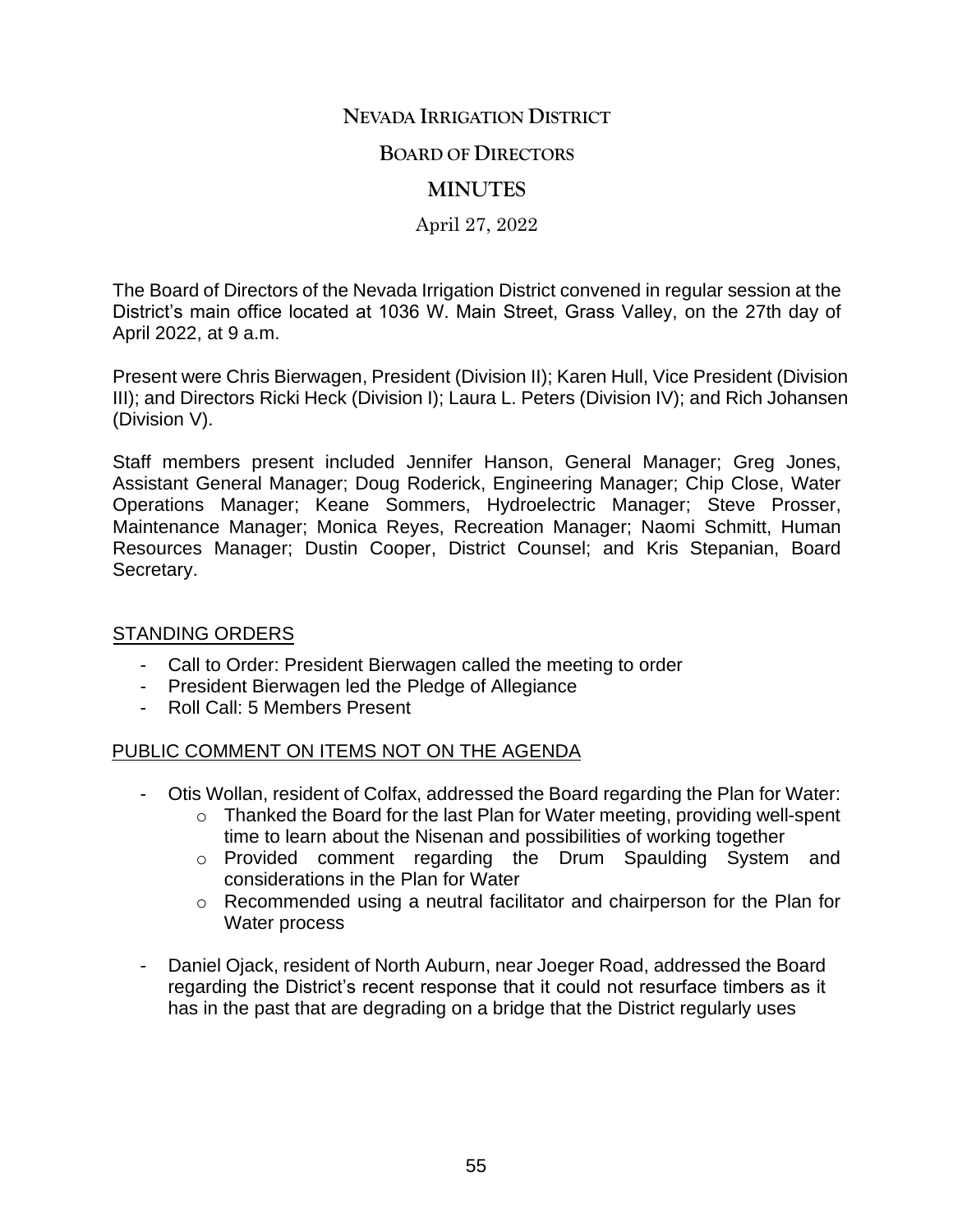# April 27, 2022

# **CONSENT AGENDA**

President Bierwagen pulled the following items from the Consent Agenda for discussion at the request of members of the Board:

- Item 3A: Minutes of Regular Meeting on March 23, 2022
- Item 3C: Establish District Policy 5300 Ad Hoc Committees
- Item 3D: District Policy 5040 Board Actions and Decisions

Public Comment: None

**Director Hull motioned for approval of the Consent Agenda, excluding Items 3A, 3C, and 3D. Director Johansen seconded the motion, and it was unanimously approved.** 

The following Consent Agenda items were approved:

#### MINUTES – March 28, 2022, Special Meeting

**Approved the Minutes of the special meeting on March 28, 2022. M/S/C Hull/Johansen, unanimously approved.** 

WARRANTS, PROJECT AND FACILITIES REPORT, AND INVESTMENT TRANSACTIONS REPORT

**Ratified the issuance of warrants by receiving and filing the Check Registers, Project and Facility Report, and Investment Transaction Report for the period March 19 to April 8, 2022. M/S/C Hull/Johansen, unanimously approved.** 

Items pulled from the Consent Agenda for Discussion:

#### MINUTES – March 23, 2022, Regular Meeting

Jennifer Hanson, General Manager, responded to questions raised by members of the Board.

Public Comment: None

**Approved the Minutes of the regular meeting on March 23, 2022, as amended to include the following to Director Bierwagen's Board Member Reports:**

- o **President Bierwagen referenced the Bear River as a low-elevation drainage ditch**
- o **President Bierwagen indicated that he is running on a platform in support of Centennial Reservoir**

**M/S/C Heck/Hull, unanimously approved.**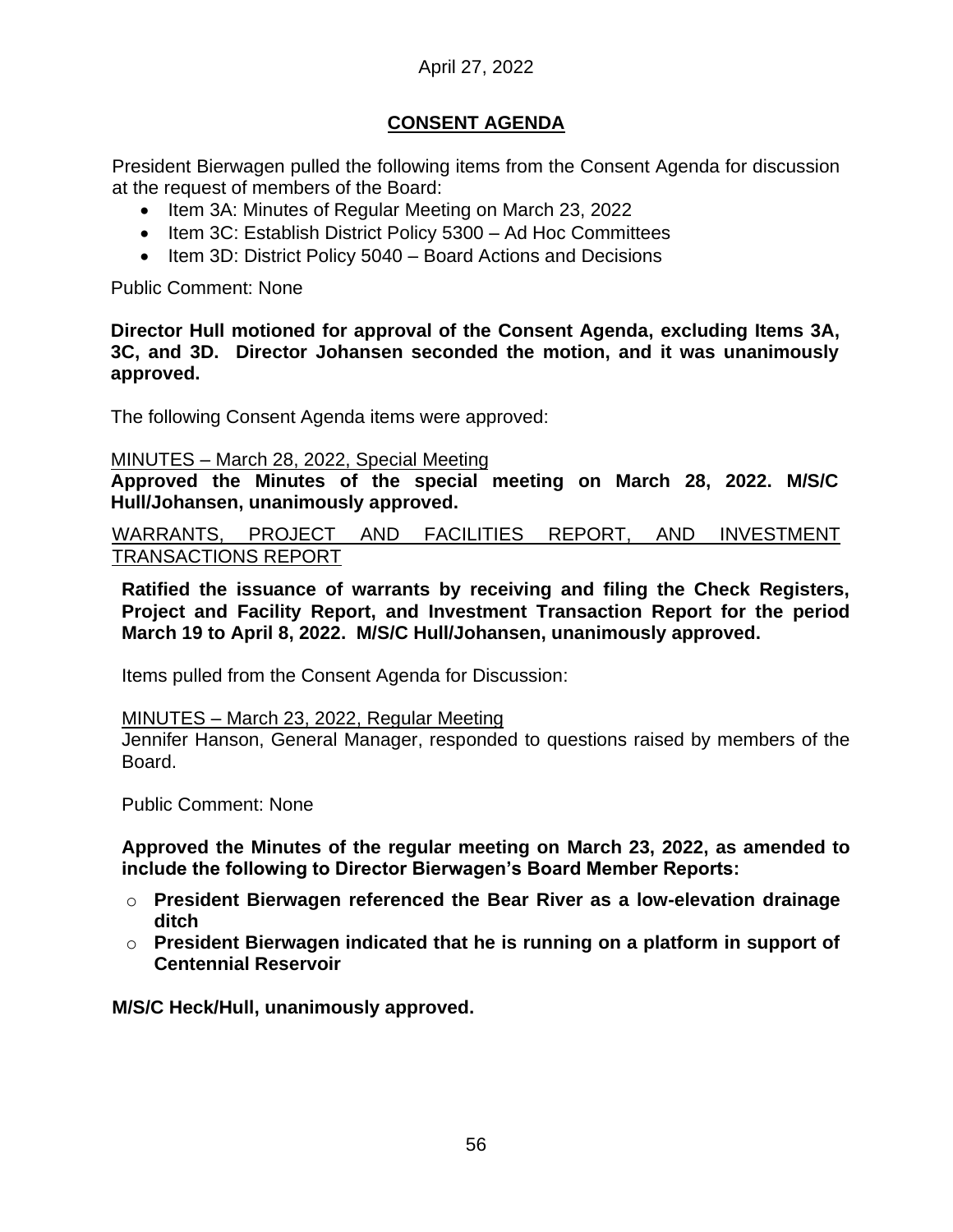### April 27, 2022

# ESTABLISH DISTRICT POLICY 5300 - AD HOC COMMITTEES

Jennifer Hanson, General Manager, presented the item.

Board Discussion ensued regarding clarifying the purview of District business and the flexibility for the Board to create ad hoc committees when it chooses.

Public Comment: None

#### **Director Hull made a motion to adopt Resolution No. 2022-20 (Establishing District Policy 5300 – Ad Hoc Committees). Director Heck seconded the motion.**

**Motion passed on the following roll call vote:**

| <b>Heck, Division 1</b>      | Aye       |
|------------------------------|-----------|
| <b>Bierwagen, Division 2</b> | Aye       |
| <b>Hull, Division 3</b>      | Aye       |
| <b>Peters, Division 4</b>    | <b>No</b> |
| <b>Johansen, Division 5</b>  | Aye       |

DISTRICT POLICY 5040 - BOARD ACTIONS AND DECISIONS Jennifer Hanson, General Manager, presented the item.

Board discussion ensued regarding clarifying "high-level oversight" and "oversight" contract policies and financial reporting.

Public Comment: None

**Director Johansen made a motion to adopt Resolution No. 2022-25 (Updates to District Policy 5040 - Board Actions and Decisions). Director Heck seconded the motion.**

**Motion passed on the following roll call vote:**

| <b>Heck, Division 1</b>      | Aye       |
|------------------------------|-----------|
| <b>Bierwagen, Division 2</b> | Aye       |
| <b>Hull, Division 3</b>      | Aye       |
| <b>Peters, Division 4</b>    | <b>No</b> |
| <b>Johansen, Division 5</b>  | Aye       |

# **GENERAL ORDERS**

WATERSHED DEPARTMENT BUDGET ADJUSTMENT & CONTRACT APPROVAL Greg Jones, Assistant General Manager, and Neysa King, Watershed Resources Administrator, presented the item.

Public Comment: None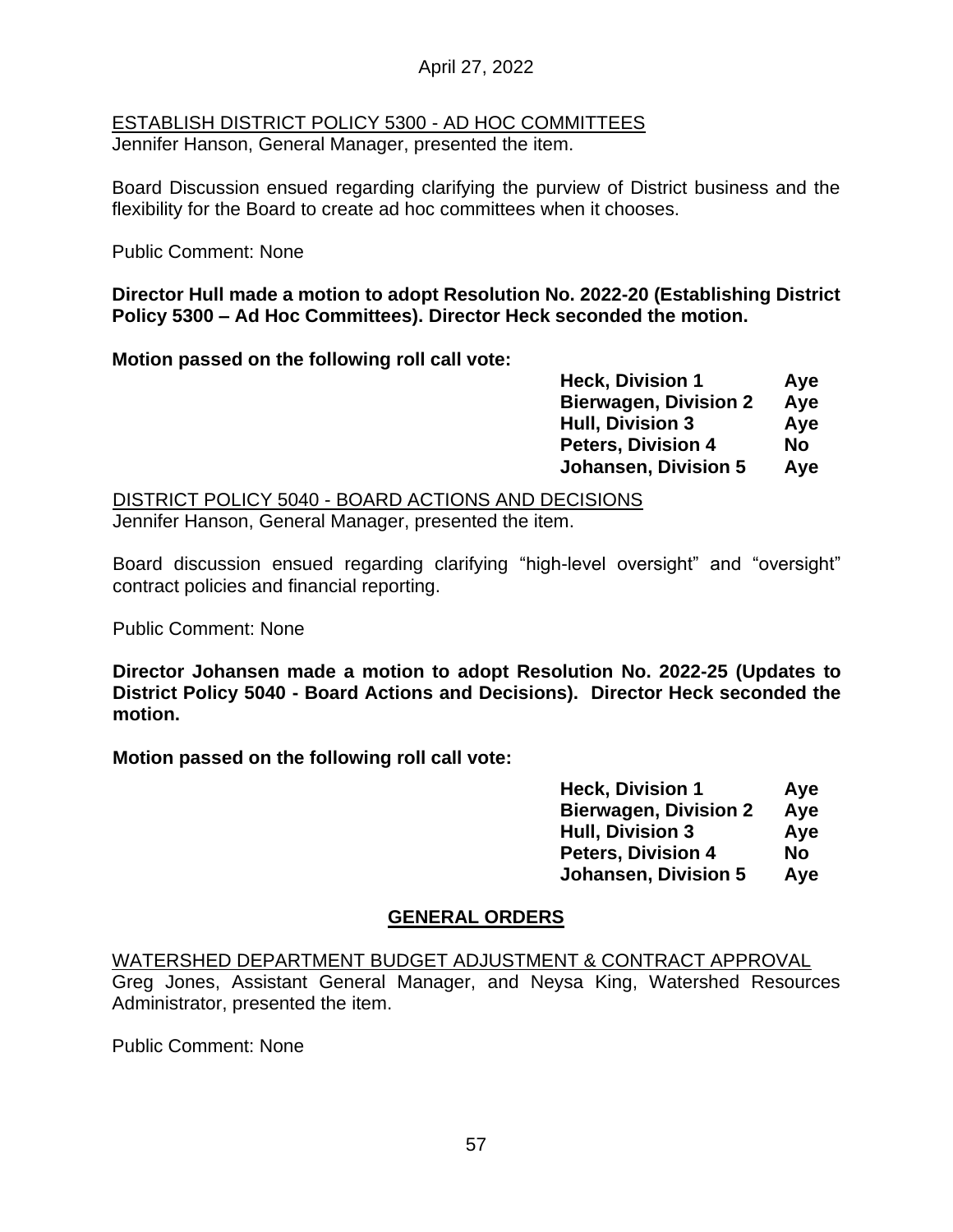**Adopted Resolution 2022-26 (English Meadow Restoration Project Budget Amendment and Contractor Expense), approved Project contract expense, and authorized the General Manager to execute the appropriate documents. M/S/C Peters/Johansen, unanimously approved.**

### NID OFF-SEASON WATER SERVICES

Chip Close, Water Operations Manager, presented the informational item.

Public Comment: None

The Board reviewed and discussed off-season water services offered by the District, and Board discussion ensued regarding conducting a future workshop to include the public while looking into possible solutions.

The meeting recessed at 10:40 a.m. and reconvened at 10:48 a.m.

TEMPORARY SERVICE LOCATION PROGRAM - PROPOSED MODIFICATIONS Doug Roderick, Engineering Manager, presented the item.

Public Comment: None

Board discussion and input ensued, directing staff to make the following adjustments and bring the item to the Board to approve at a future meeting:

- Section 10.12.05 (e): Strike "as needed"
- Agreement, Page 2, Item  $2 -$  Easements,  $2^{nd}$  paragraph: Replace "of completion" with "of intent to construct" Final sentence to read: "Upon notification to Customer by District of intent to

construct the Future Main"

- Rate Schedule 10B – rescind, includes TSL calculator that is no longer applicable

# GENERAL MANAGER'S REPORT

Jennifer Hanson, General Manager, reported on the following items:

- 2022 Nevada County Fair Board consensus was obtained to not have a District booth at the 2022 Nevada County Fair
- 2022 Fair Sponsorship Packages Board consensus was obtained in support of sponsorship participation at the Nevada County Fair and Placer County Fair
- Capital Improvement Project Exterior ramp leading to the Boardroom construction anticipated in July – When under construction, Board meetings & Plan for Water will be held at a different location to be announced
- Chip Close, Water Operations Manager, provided a water supply update
- Board discussion ensued regarding water efficiency, examples and education
- Looking into incentive-based programs Sierra Harvest is willing to partner

# BOARD OF DIRECTORS' ITEMS / REPORTS

Director Heck, Division I, reported on the following items:

- Volunteered with League of Women Voters for the upcoming election